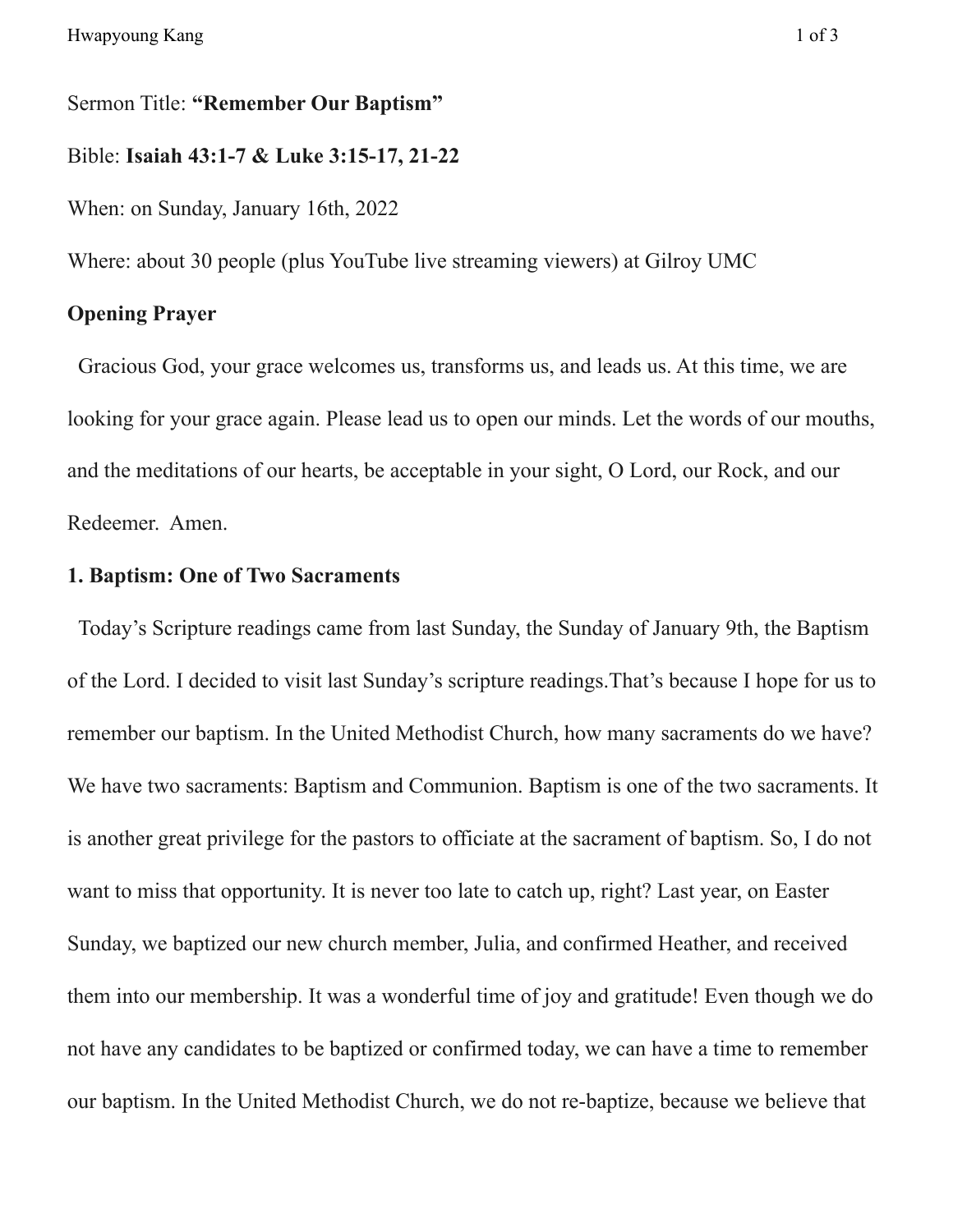God's love and grace does not change. Even when our faith is shaken or when our love fails, God's love and grace is still with us. It is unconditional. But many times, we forget God's gentle, powerful, and steadfast presence. At the beginning of this new year 2022, I hope for us to look back and remember our baptism, God's presence, and God's love and grace.

## **2. Do You Remember Your Baptism?**

Do you remember your baptism? Did you happen to have Godparents? How were you baptized? Sprinkling? Pouring water? Or being immersed in water? Where were you baptized? Is there anyone who was baptized here in this church? What is the most important part when we have the sacrament? All of our baptisms are different, but I believe that we experience the presence of God's love and grace, which is the most important and the most meaningful aspect. In our Christian history, there were some interesting debates about the sacraments. This is one of many. What if the pastor who officiated over the sacraments turned out to be a bad person? As you know, "very rarely," we might come into contact with a "bad" pastor. Then, are the sacraments observed by "bad" pastors ineffective or not? Pastors take part in the important roles of the sacraments. But pastors are human beings, like us, who are vulnerable and weak. I am not an exception. I am also vulnerable and weak. For the sacraments, the most important part is God's grace and love upon us. Because God's grace and love are present, all of our baptisms are still meaningful, and still touch our spirits. **3. First Two Questions of Baptism and Example of Rev. Dr. Martin Luther King Jr.**